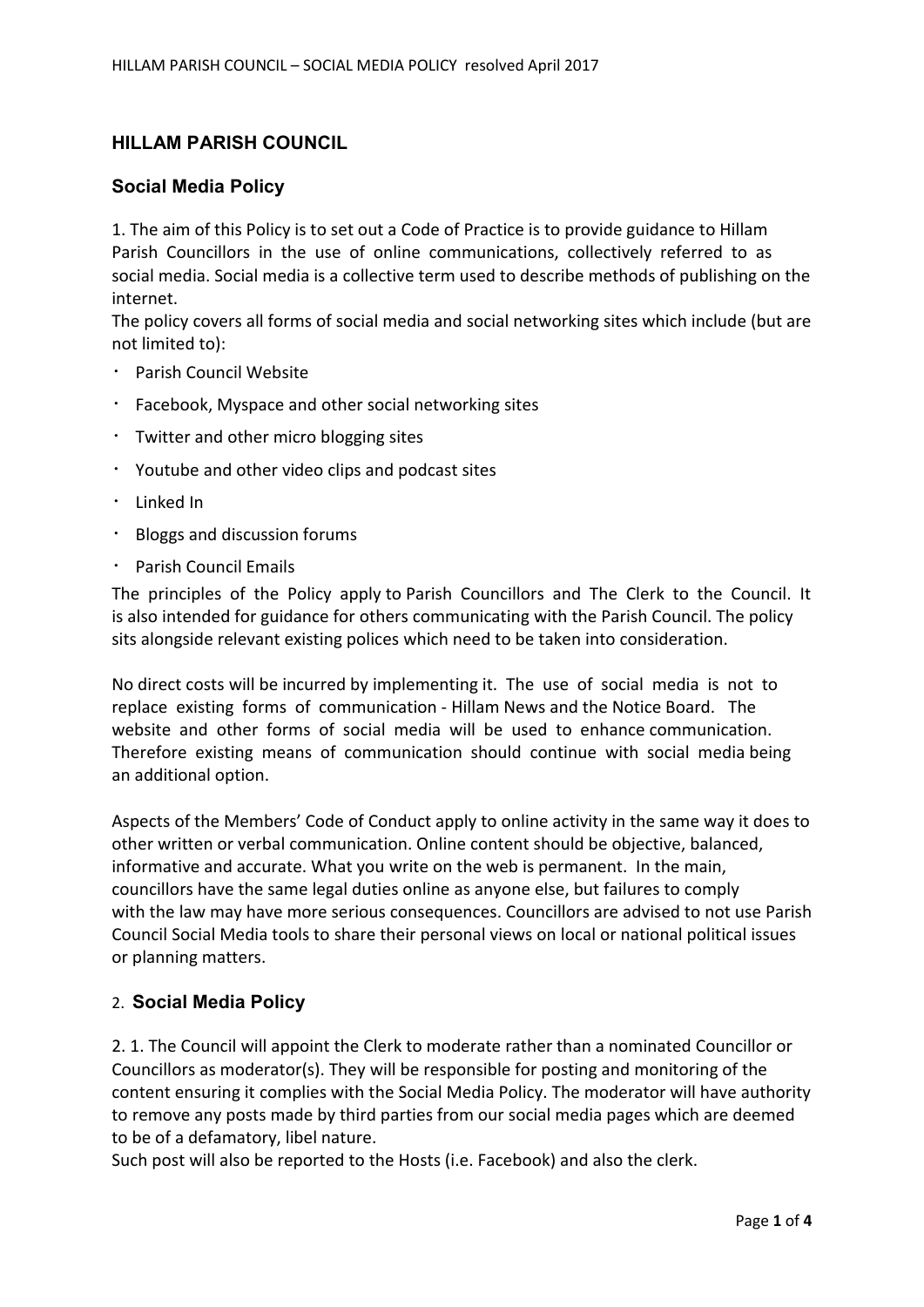2.2 The Council will appoint a nominated "Webmaster" to maintain and update the Parish Council Website The social media may be used to

- Post minutes and dates of meetings
- Advertise events and activities
- Good news stories linked website or press page
- Vacancies
- Re-tweeting or 'share' information from partners i.e. Police, Library and Health etc.
- Announcing new information.
- Post or Share information from other Parish related community

groups/clubs/associations/bodies e.g. Schools, sports clubs and community groups

Refer resident queries to the clerk and all other councillors

Facebook can be used to support the website information above.

Emails will be used to distribute information of council business.

Individual Parish councillors are responsible for what they post. Councillors are personally responsible for any online activity conducted via their published e-mail address which is used for council business.

# 3. Code of Practice

Guidance when using social media, (including email).

All social media sites in use should be checked and updated on a regular basis and ensure that the security settings are in place.

i) When participating in any online communication;

a. Be responsible and respectful; be direct, informative, brief and transparent.

b. Always disclose your identity and affiliation to the Parish Council. Never make false or misleading statements.

c. Parish Councillors should not present themselves in a way that might cause embarrassment. All Parish Councillors need to be mindful of the information they post on sites and make sure personal opinions are not published as being that of the Council or bring the Council into disrepute or is contrary to the Council's Code of Conduct or any other Policies.

d. Keep the tone of your comments respectful and informative, never condescending or "loud." Use sentence case format, not capital letters, or write in red to emphasis points.

e. Refrain from posting controversial or potentially inflammatory remarks. Language that may be deemed as offensive relating in particular to race, sexuality, disability, gender, age or religion or belief should not be published on any social media site.

f. Avoid personal attacks, online fights and hostile communications.

g. Never use an individual's name unless you have written permission to do so.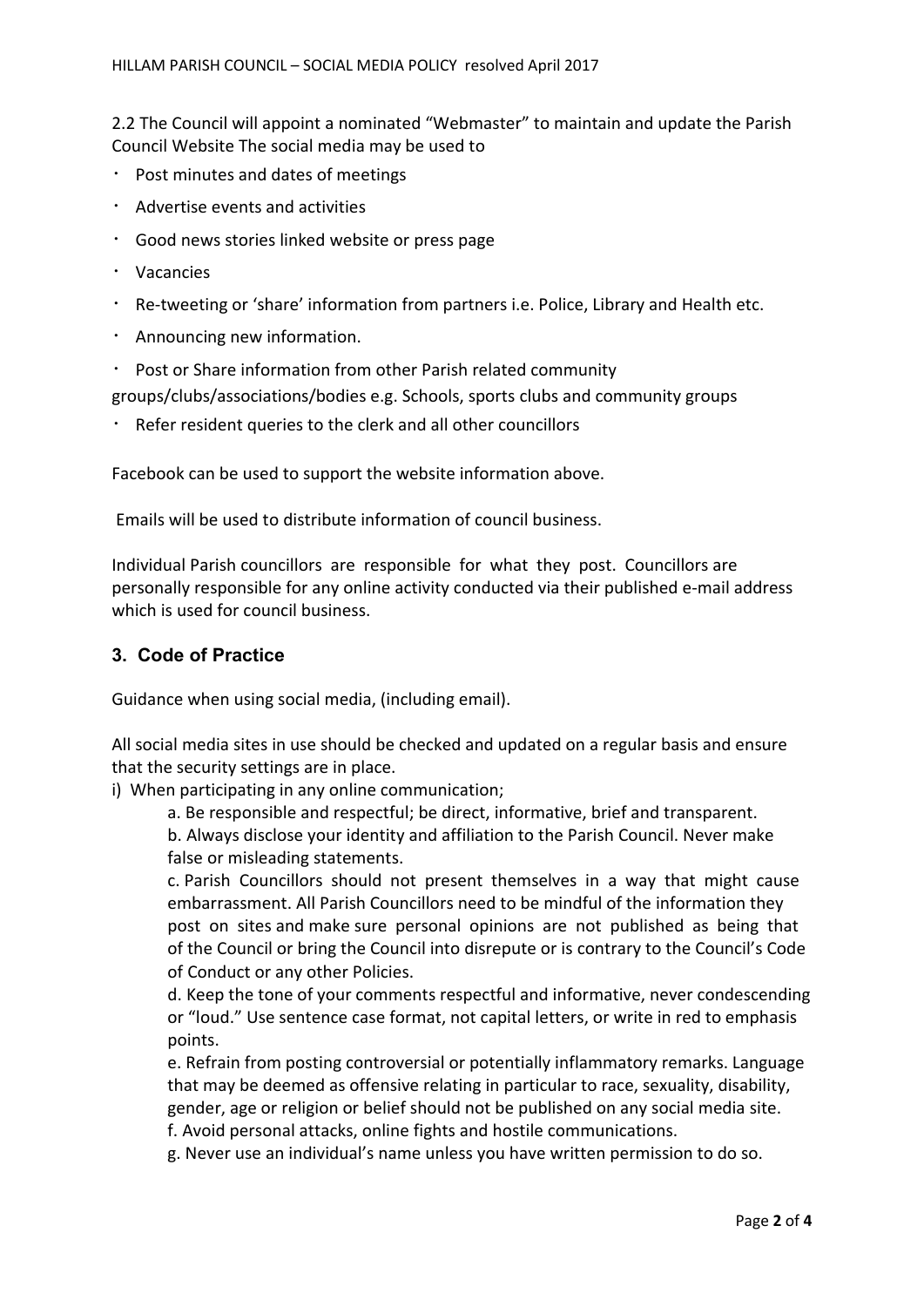h. Permission to publish photographs or videos on social media sites should be sought from the persons or organisations in the video or photograph before being uploaded.

i. Respect the privacy of other councillors and residents.

j. Do not post any information or conduct any online activity that may violate laws or regulations, see below libel and copyright.

ii) Residents and Councillors should note that not all communication requires a response. There will not be immediate responses to communications as they may be discussed by the Parish Council and all responses will be agreed by the Parish Council. The Clerk will be responsible for all final published responses.

iii) If a matter needs further consideration it may be raised at the full council as an agenda item for consideration by the Councillors. Again the 'poster' shall be informed via the page or direct message that this is the case. If The Clerk feels unable to answer a post for example of a contentious nature this shall be referred to the Chairman. The poster will informed by way of response to this fact and also be invited to correspond with the Chair directly with the Parish Clerk copied into correspondence. Some communication from residents and other third parties may be required to be discussed at a Parish Council meeting. When this is necessary the item will be placed on the next available agenda. Any response will then be included in the minutes of the meeting.

iv) The Clerk shall remove any negative posts which may contain personal and inflammatory remarks, libelist or defamatory information without further comment or notification.

- a. Spell and grammar check everything.
- b. Correct any errors promptly.

v) Councillors or parishioners who have any concerns regarding content placed on social media sites should report them to the Clerk of the Council. Misuse of such sites in a manner that is contrary to this and other policies could result in action being taken.

# 4. Additional background information (IDeA) 2010

### Libel

If you publish an untrue statement about a person which is damaging to their reputation they may take a libel action against you. This will also apply if you allow someone else to publish something libellous on your website if you know about it and don't take prompt action to remove it. A successful libel claim against you will result in an award of damages against you.

# Copyright

Placing images or text on your site from a copyrighted source (for example extracts from publications or photos) without permission is likely to breach copyright. Avoid publishing anything you are unsure about, or seek permission in advance. Breach of copyright may result in an award of damages against you.